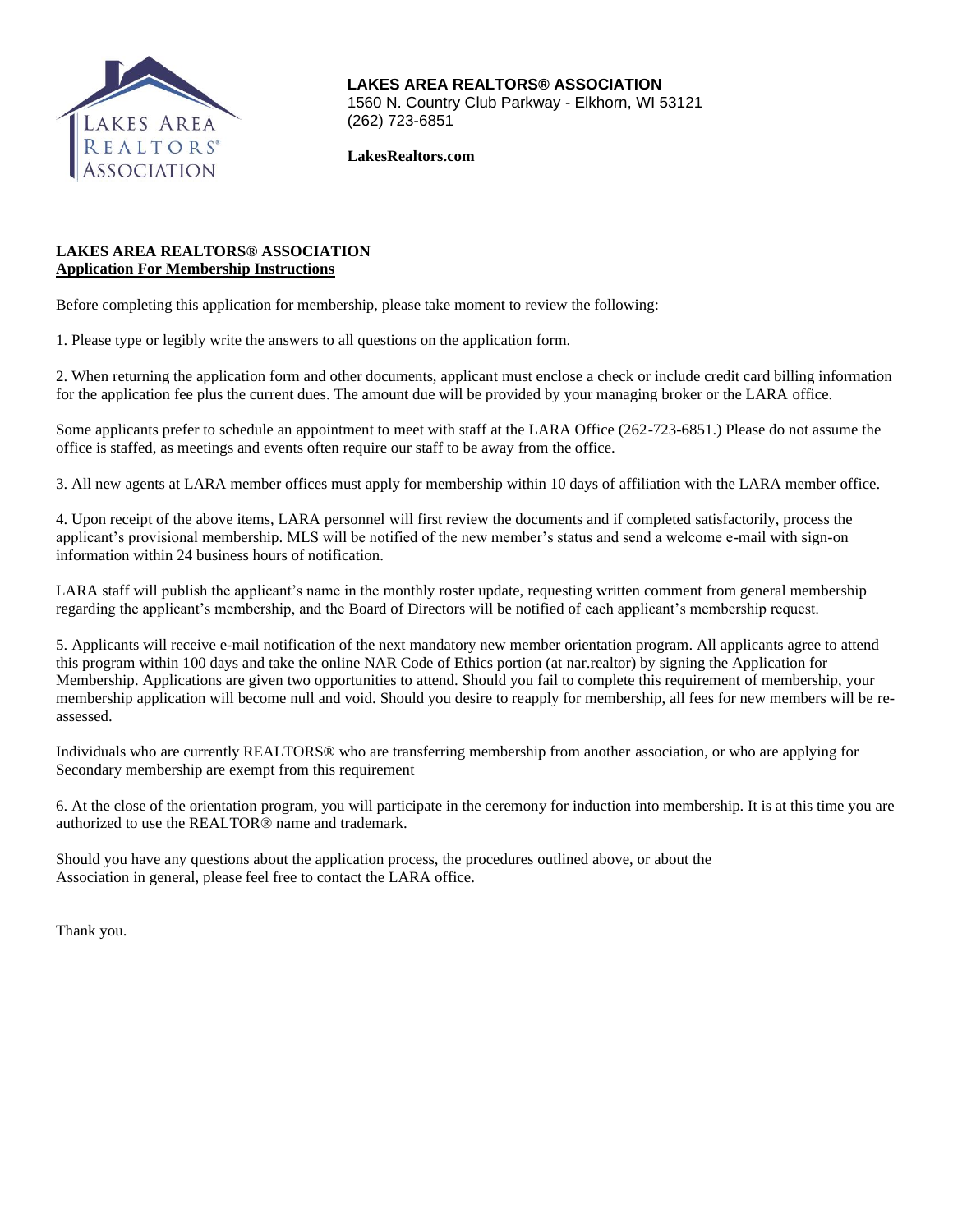## **LAKES AREA REALTORS® ASSOCIATION Application For Membership**

Applicants for Primary, Secondary, or Designated REALTOR® membership are required to complete this entire application.

| <b>SECTION I</b> |                                                                                                                                 |  |
|------------------|---------------------------------------------------------------------------------------------------------------------------------|--|
|                  |                                                                                                                                 |  |
|                  |                                                                                                                                 |  |
|                  |                                                                                                                                 |  |
|                  |                                                                                                                                 |  |
|                  |                                                                                                                                 |  |
|                  | <b>Preferred Address for Mailing: [] Office</b> [] <b>Home</b> (If none checked, all NAR, WRA and LARA mail will go to Office.) |  |

I hereby apply for REALTOR® ([ ] Primary; [ ] **\***Secondary; [ ] DR; [ ] Local Only) membership in the above named association, and enclose my check (or credit card payment) in the amount of \$\_\_\_\_\_\_\_\_\_\_\_\_\_\_\_\_\_ which I understand will be returned to me in the event I am not accepted to membership. In the event my application is approved, I agree as a condition to membership to complete the orientation course of the above named association, and otherwise on my own initiative to thoroughly familiarize myself with the Code of Ethics of the NATIONAL ASSOCIATION OF REALTORS®, including the duty to arbitrate business disputes in accordance with the Code of Ethics and Arbitration Manual of the Association and the Constitution, Bylaws, and Rules and Regulations of the above named association, The WISCONSIN REALTORS® ASSOCIATION, and the NATIONAL ASSOCIATION OF REALTORS®. I further agree to complete satisfactorily a reasonable and nondiscriminatory written examination covering such code, constitutions, bylaws, rules and regulations, and duty to arbitrate. *\*Secondary membership applications must include a Letter of Good Standing from the existing board. Board staff are familiar with this requirement and will provide electronically in most cases. \*\*\$20 WRA Foundation and \$50 RPAC are optional fees.*

- - - - - - - - - - - - - - - - - - - - - - - - - - - - - - - - - - - - - - - - - - - - - - - - - - - - - - - - - - - - - - - - - - - - - - - - - - - - - - - - - - - - - - - -

I further agree that my act of paying dues shall evidence my initial and continuing commitment to abide by the aforementioned Code of Ethics, Constitutions, Bylaws, Rules and Regulations, and duty to arbitrate, all as from time to time amended. Finally, I consent and authorize the association, through its membership committee or otherwise, to invite and receive information and comment about me from any member or other person, and I agree that any information and comment furnished to the association by any member or other person in response to any such invitation shall be conclusively deemed to be privileged and not form the basis of any action by me for slander, libel, or defamation of character.

Applicant acknowledges that the association will maintain a membership file of information which may be shared with other boards/associations where applicant subsequently seeks membership. This file shall include: previous applications for membership; all final findings of Code of Ethics violations and violations of other membership duties within the past three (3) years; pending complaints alleging violations of the Code of Ethics or alleging violations of other membership duties; incomplete or pending disciplinary measures; pending arbitration requests; and information related to

unpaid arbitration awards or unpaid financial obligations to the association or its MLS. Applicant acknowledges that if accepted as a member and he/she subsequently resigns or is expelled from membership in the association with an ethics complaint or arbitration request pending, the Board of Directors may condition renewal of membership upon applicant's verification that he/she will submit to the pending ethic or arbitration proceeding and will abide by the decision of the Hearing Panel; or if applicant resigns or is expelled from membership without having complied with an award in

arbitration, the Board of Directors may conditional renewal of membership upon his/her payment of the award, plus any costs that have been established previously as due and payable in relation thereto, provided that the award and such costs have not, in the interim, been otherwise satisfied.

## **I agree that, if accepted for membership in the association, I shall pay the fees and dues as from time to**

**time as established.** Note: Dues paid to the Lakes Area REALTORS® Association are not tax deductible as charitable contributions, but portions of such payments may be tax deductible as ordinary and necessary business expenses.

Dated **Example 2** Signed **Signed**